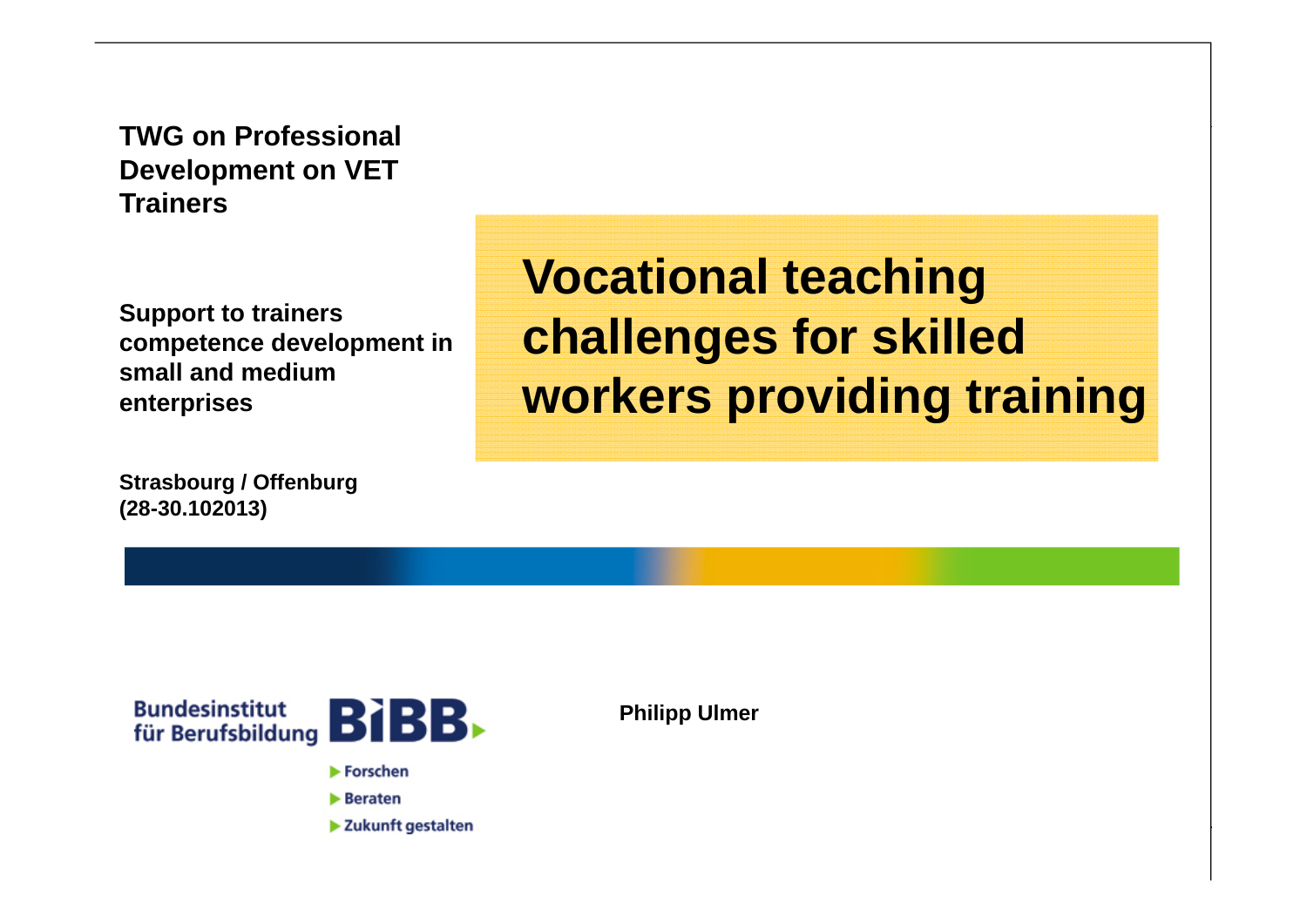## **Clarification of the term**

- o**Trainers (responsible trainers)**
- o**Employees who are involved in VET**

**Increased requirements**





 $\blacktriangleright$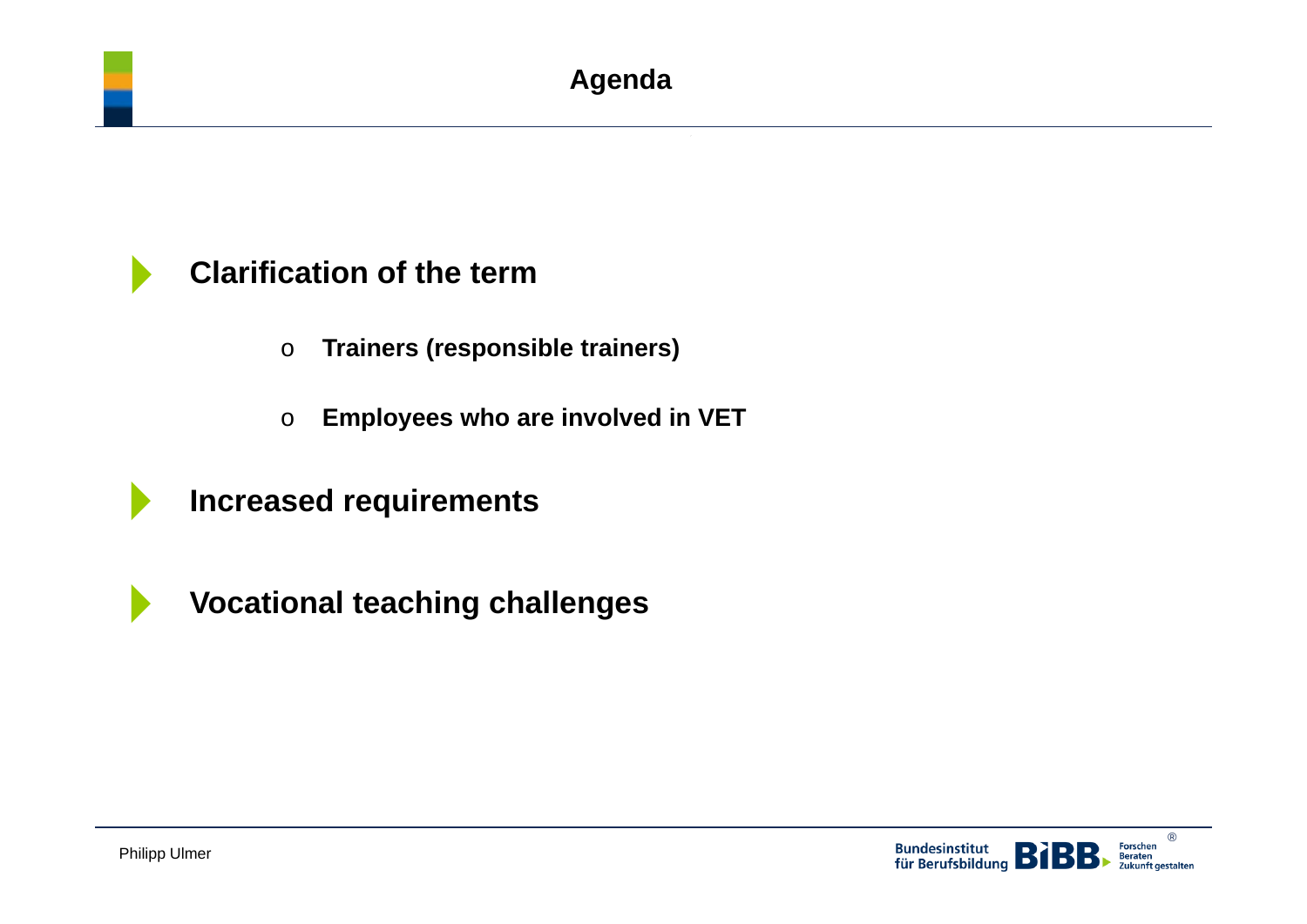They are registered with the competent body

- -They must be personally qualified
- - They must be professionally qualified:
	- $\triangleright$  technical qualification
	- $\triangleright$  Educational qualification according to the Trainer Aptitude Ordinance (AEVO) (§§ 28 and 30 Vocational Training Act, BBiG)

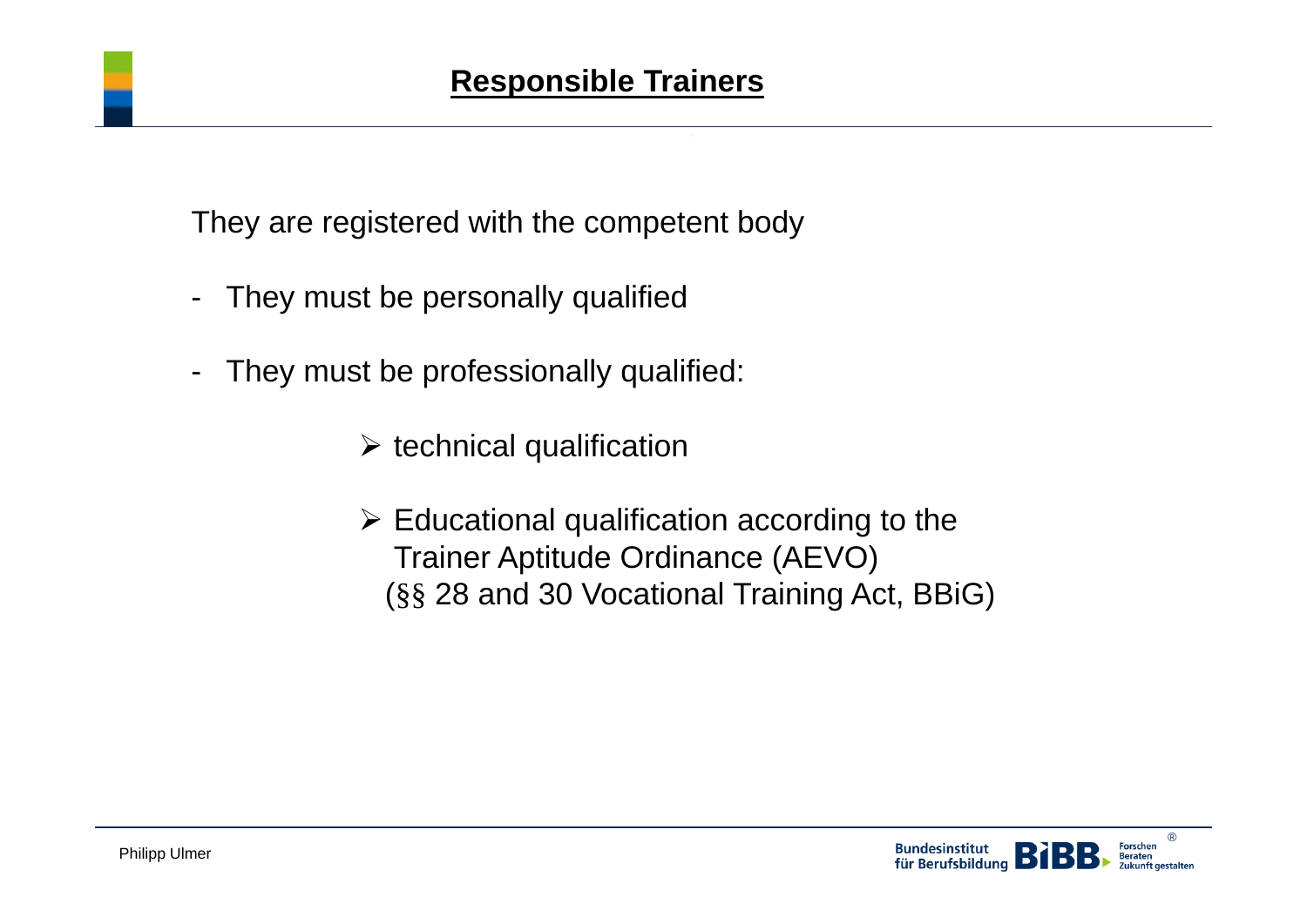AEVO = Trainer Aptitude Ordinance Course: 115 training hours (recommendation) Areas covered in courses:

| Assess conditions and plan initial vocational | 20 % |
|-----------------------------------------------|------|
| training,                                     |      |
|                                               |      |

| Ζ. | Prepare initial vocational training and | 20% |
|----|-----------------------------------------|-----|
|    | participate in trainee recruitment      |     |

- 3. Conduct initial vocational training 45 %
- 4. Bring the training to a successful conclusion 15 %

Examination: 3 h in writing, 30 min. presentation + 15 min. discussion

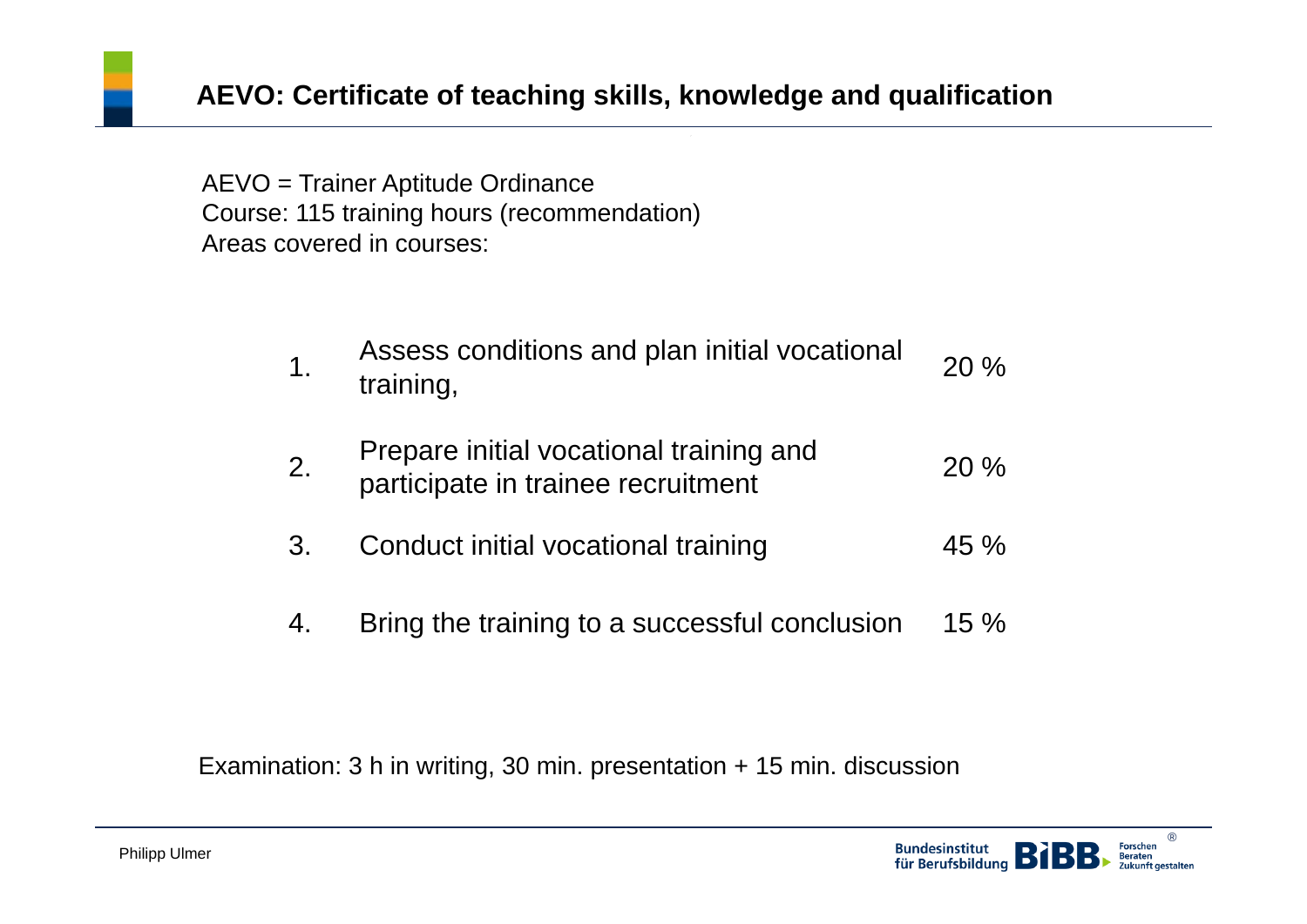Number of passed AEVO-examinations across all training sectors (Industry and Commerce, Crafts, Public Sector, Agriculture, Home Economics):

2009: 27.9292010: 67.182 2011: 80.280

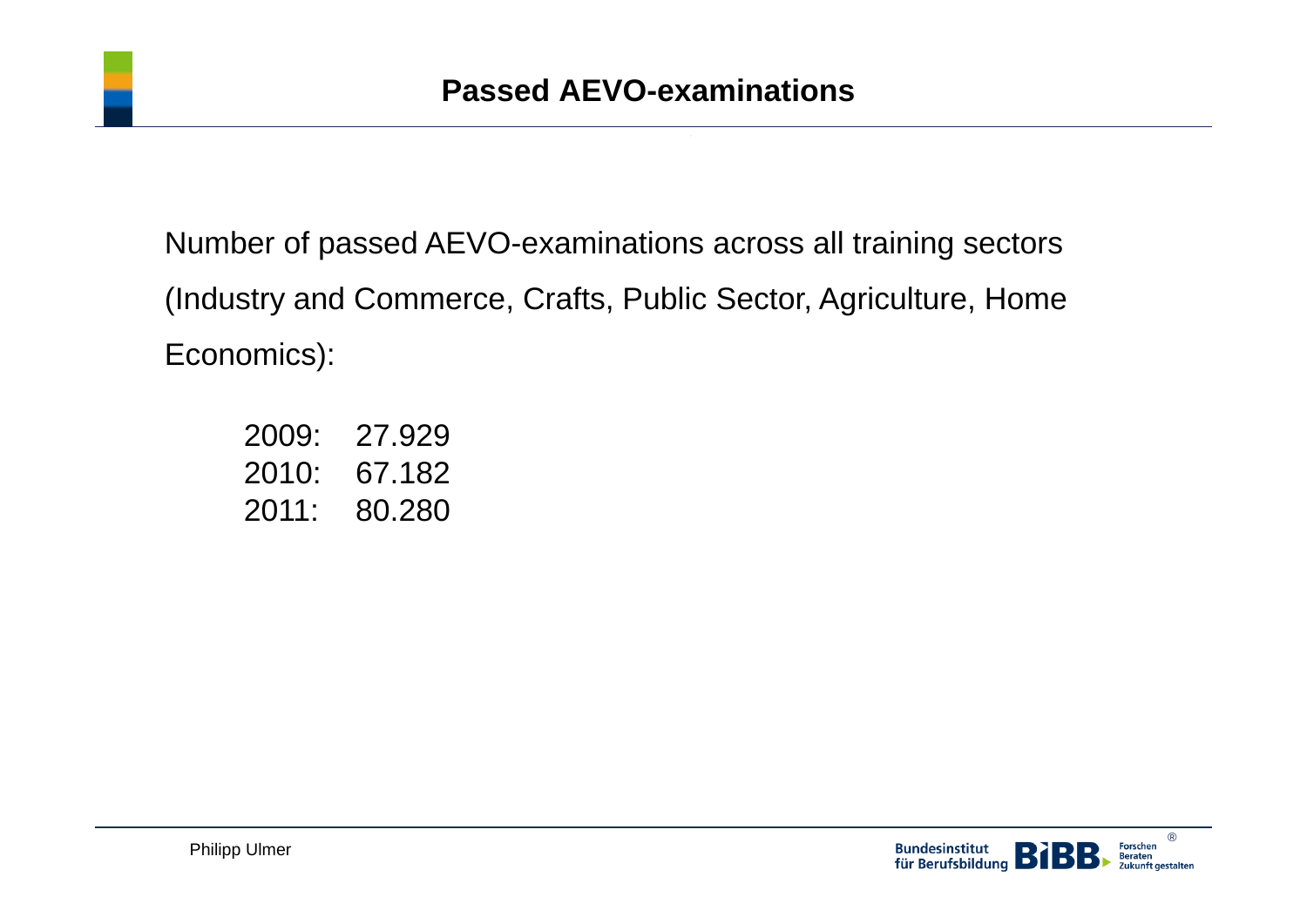They take on partial training tasks on a limited-time basis alongside their occupational activities

Under the responsability of the responsible trainer

-They must be personally qualified

-They must have the necessary technical qualification

*Educational qualification according to the AEVO is not necessary But many have sucessfully completed the examination*

(§§ 28 and 29 Vocational Training Act, BBiG)

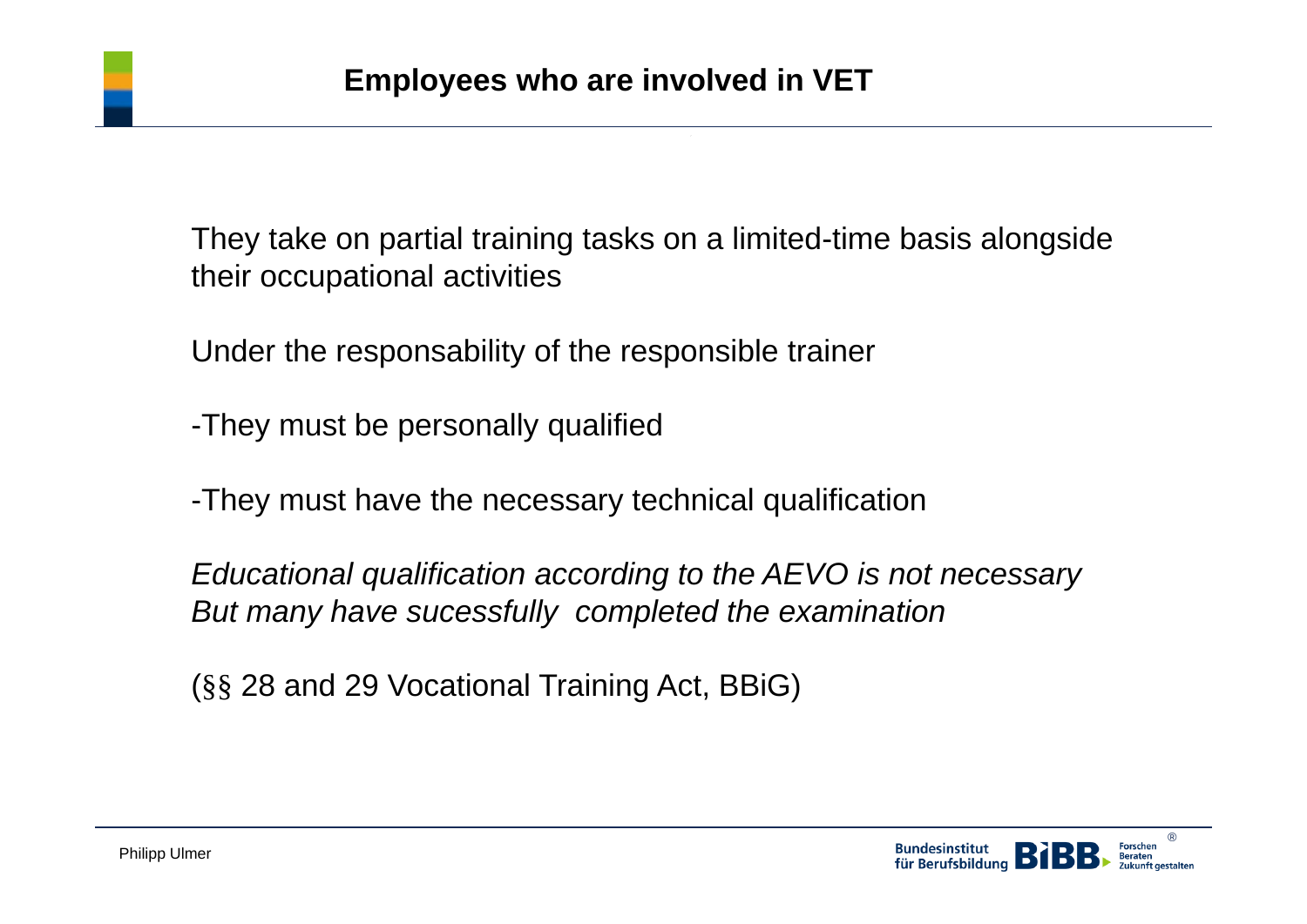- The complexity of the world of work has continued to grow
	- Companies are in many cases complaining of a poorer level of school education
- Work process oriented training also requires the fostering on basic skills on the part of the trainees, such the ability to work as part of e team and communication competences. This has led to training which is more competence-based
- The rise in the heterogeneity of learnimng ability and of the socio-cultural origins of young people



 $\blacktriangleright$ 

 $\blacktriangleright$ 

 $\blacktriangleright$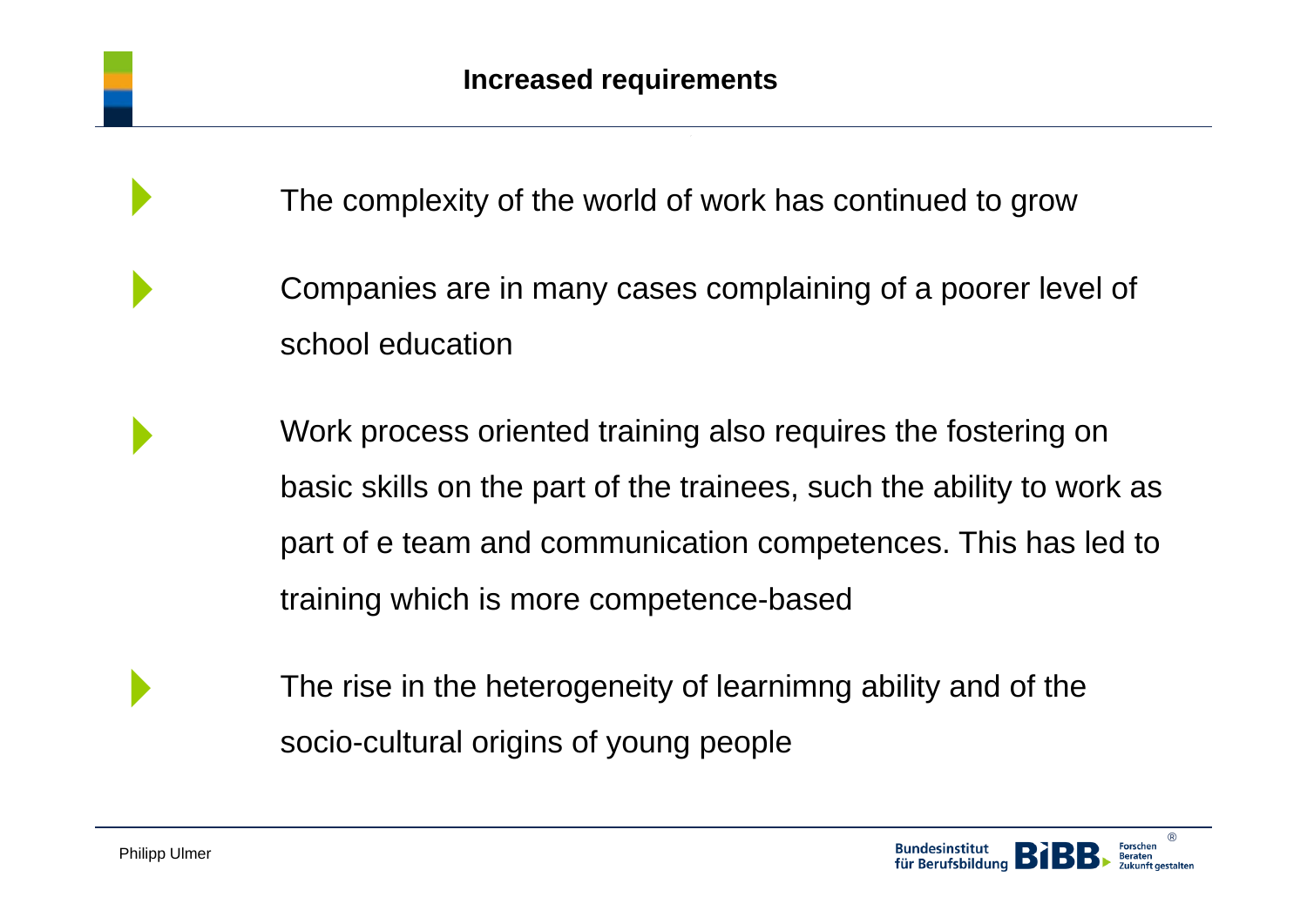- 1. Knowing one's own remit and responsibility and setting limits
- 2. Being aware of young people's development and supporting such development
- 3. Fostering the motivation of young people
- 4. Methods/didactics of employability/competence oriented training
- 5. Recognising, processing and resolving conflicts
- 6. Structuring feedback and reflecting on one's own activity



 $\blacktriangleright$ 

 $\blacktriangleright$ 

 $\blacktriangleright$ 

 $\blacktriangleright$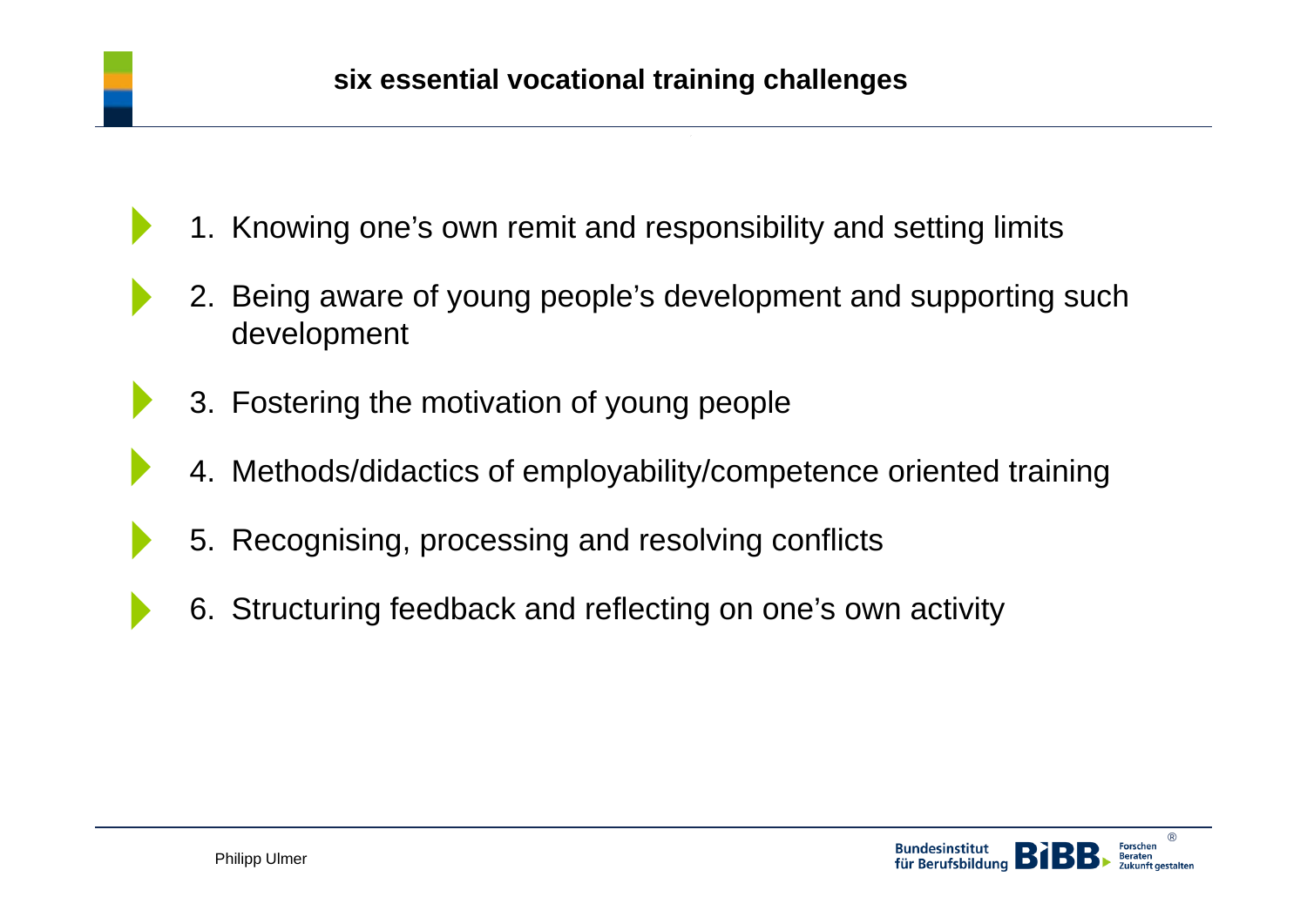skilled workers providing training wish to receive support, especially with regard to the following aspects.

- How can suitable training tasks be derived from one's own work?
- How are such tasks drawn up so as to enable trainees to acquire employability skills?
- Which methods can be deployed for this purpose?
- What kinds of introduction, explanation, support and monitoring are required?
- What information, documentation and tools need to be made available?